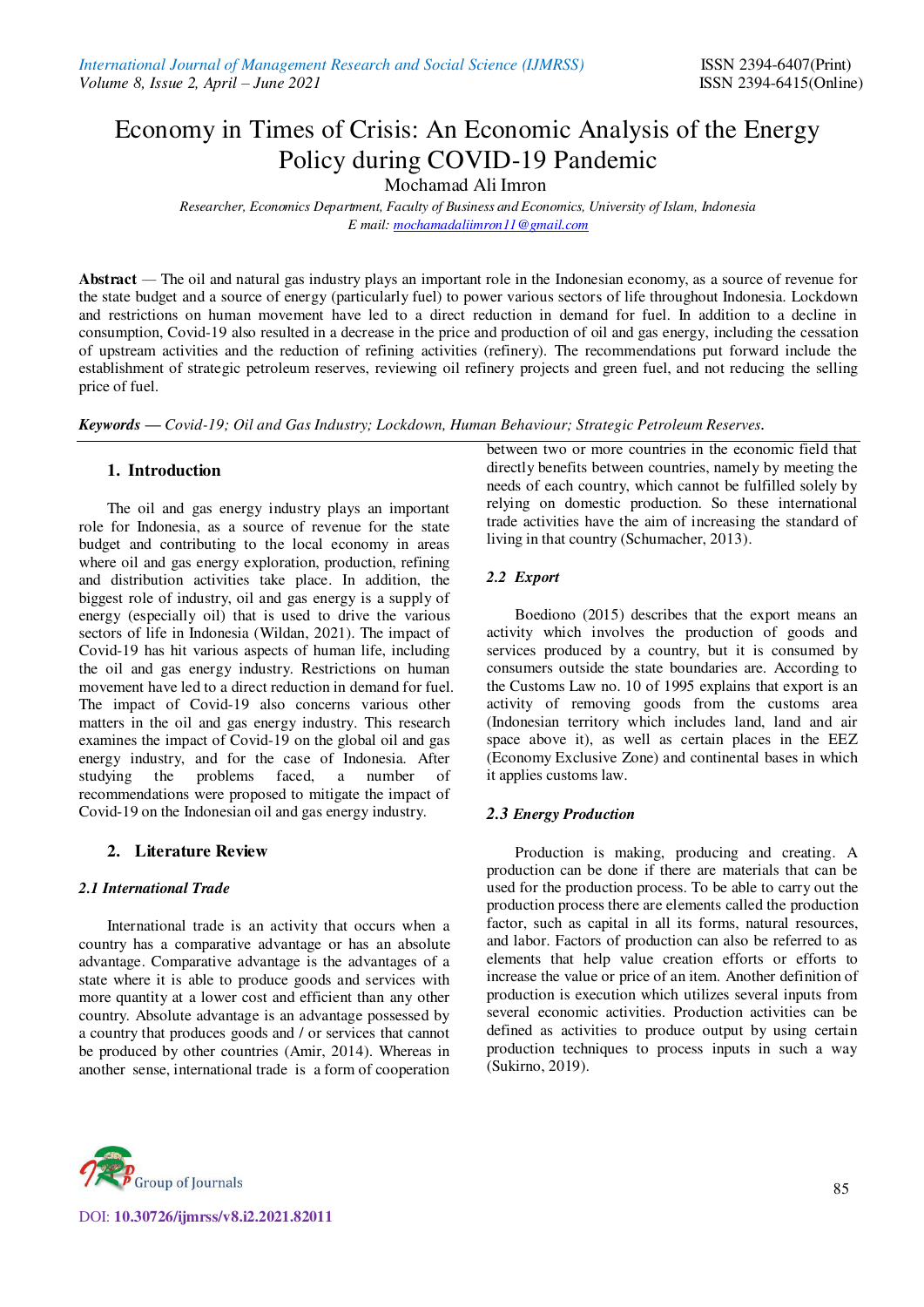#### *2.4 Gross Domestic Product*

Gross Domestic Product (GDP) is used to measure the performance of a country's economy, from GDP it can be concluded whether a country is experiencing progress or decline. GDP is an economic indicator to measure the total value of the final goods and services that are expressed as national production in an economy and national production is also the national income of the country concerned (Mankiw N, 2019)

GDP shows the size of the economy in a country's ability, in which the larger the GDP generated in a region of the country will increasingly, also the ability of these countries to conduct trade. GDP is defined as the money value of goods and services. In measuring the value of money, benchmarks are used to measure market prices for different goods and services. However, the prices of goods keep changing all the time, because inflation usually pushes the prices of goods and services up from year to year (Samuleson& Nordhaus, 2017).

#### *2.5 Exchange Rate*

The exchange rate between two countries is the price level agreed upon by the residents of the two countries to trade with each other (Mankiw N, 2019). The exchange rate can be divided into two, namely the nominal exchange rate and the real exchange rate. Each of these means the nominal exchange rate is the relative price of the currencies of the two countries, while the real exchange rate is the relative price of goods between the two countries. The real exchange rate states the rate at which a person can trade goods from one country for goods from another country, so the real exchange rate is often called the terms of trade.

## **3. Impact on the Global Oil and Gas Energy Industry**

During the Covid-19 pandemic in 2020 the oil and gas energy industry experienced a decline in demand, lower prices and excess production(even though production decreased).

Millions of people stay at home; study at home; work, shop from home, don't travel inside or outside the country. Office activities, hotels and conference venues are reduced, as are the manufacturing industry and micro, small and medium enterprises (MSMEs). This all means that the demand for fuel for transportation is reduced. Likewise, the demand in the industrial sector, both in the small and medium industries that use fuel is not much or in large industries that are hungry for fuel. The demand for fuel in the transportation sector has decreased the most (Inkpen, 2017).

The lockdown policy that is practiced toward Covid-19 in many countries have a direct impact on the decrease in the demand for implementation of policies BBM. The lockdown in a large country like India resulting impact on fuel demand decline is more pronounced.

The United States Department of Energy (DOE) shows a decline in world demand for petroleum (and the accompanying supply) as a result of Covid-19 as shown in Figure 1. The DOE forecast shows that demand for crude oil, which has started to occur in the first quarter of 2020, will continue to decline until it reaches its lowest point at the end of the second quarter, then is expected to increase again and reach a balance point with petroleum supply at the end of the third quarter in 2020. During this period of decreasing demand, the oil consumed will decrease to more than 10 million barrels per day, or even 15-20 million barrels per day or about 20%-30% according to several analyzes.

Because crude oil production cannot be reduced immediately, during a period of sharp decline in demand, a sizeable oil stock will be formed, which has the potential to make oil prices fall. Oil storage capacity that is in a certain area or controlled by certain companies is limited, and the stock must be moved to another place. This is also a problem because in other places the storage for storing the oil (both crude oil and oil products such as fuel oil) is also full.



**Fig.1: World oil supply-demand development** 

However, the problem with oil (crude and fuel) is not only that demand has fallen steeply, but also its price has fallen, even reaching the lowest experienced by the world oil industry. The price of WTI (West Texas Intermediate) crude oil, which is the benchmark for oil prices in North America, is even sold on the futures market for below US\$ -36.67 for delivery in May 2020.

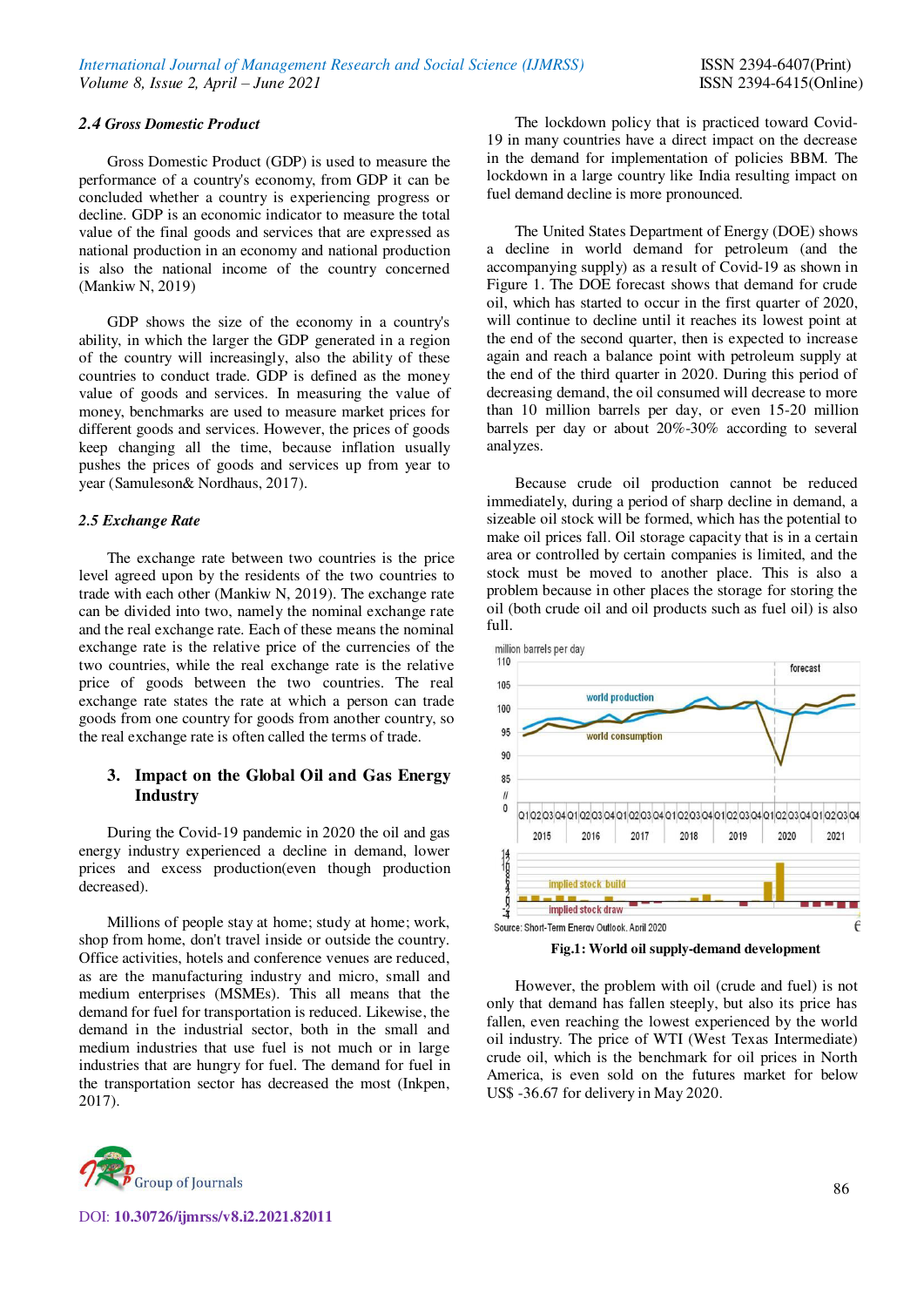Figure 1 shows the development of world crude oil prices, which are represented by 3 reference crude oils that are being discussed on the oil exchange, namely WTI, Brent, and the OPEC "oil basket". All three have shown a sharp decline since 2019, and WTI took a sharp dive in April 2020.

Although the world crude oil price has experienced frequent increases and decreases, even in large ranges, the phenomenon of oil prices selling below US\$ 0 as in the case of WTI is the first to occur. It can also be seen in the picture that oil prices throughout 2020 continue to slide down. The price of oil, which was sold at minus US\$ 37.63, is a new phenomenon that is difficult for many to understand.

However, the decline in oil prices is not only due to the impact Covid-19, but is also driven by "infighting" (conflict) in the oil industry itself. The dispute, particularly within the producer group, started by Saudi Arabia and Russia, over an agreement on how much crude oil should be produced (Khamis, 2018).

Since 2014, the United States' shale oil and gas energy production has continued to grow. But other oil producers in the world continue to produce oil, "disturbing" the United States which is trying to increase its independence in energy supply through the implementation of projects (oil and gas energy) Shale Revolution. 10 As a result, oil prices fell from an average of US\$ 114 per barrel in 2014 to US\$ 27 in 2016, reducing the economics of shale oil & gas projects (Cheema, 2019).



**Fig.2: Crude oil prices** 

In September 2016, Saudi Arabia and Russia agreed to cooperate in managing oil prices, creating an informal alliance of OPEC and non-OPEC producers (dubbed OPEC). In January 2020, anticipating the impact of Covid-19, OPEC + has cut oil production by 2.1 million barrels per day, with Saudi Arabia making the largest reduction in production (Shahad, 2020).

OPEC resume high-level conference March 5, 2020, decided to cut production by an additional 1.5 million barrels per day, and ask Russia and the members of OPEC and more follow the decision of the production cuts. However, March 6, 2020, Russia rejected the decision. The announcement of Russia's rejection was met with a drop in oil prices down by about 10%. On March 8, 2020, Saudi Arabia announced discounts of US\$6-8 per barrel for customers in Europe, Asia and the United States. The announcement triggered a free fall in oil prices.

It can be summarized that during the Covid-19 pandemic in 2020 the oil industry experienced a decline in demand, falling prices, and excess production (because production cannot be stopped immediately even though the oil price is too low).From the producer side, the extremely low crude oil price is certainly disappointing. Several oil companies have reduced exploration activities, including cancelling drilling for new oil fields. According to consultant Wood Mackenzie, with the price of Brent crude oil at US\$ 25 per barrel, about 10 percent of world oil production cannot afford to finance its production activities which are more expensive than the normal sell price of oil. In the United States, Whiting Petroleum Corporation, which produces 120,000 barrels per day, was the first producer to declare bankruptcy (April 2, 2020) as a result of falling oil prices.

It is feared that the already occurring bankruptcy of oil producers will have a Domino effect. "At the price level of US\$ 30/barrel, 170 US oil exploration and exploitation companies will go bankrupt in 2021. At the US\$ 20/barrel price level, the number of such companies will increase to 393, and at a price level of US\$ 10/barrel, the number of these companies' increases to 730".

Not only oil producers, oil refinery (oil refinery) were hit by a decline in crude prices this time. Typically, a fall in crude oil prices will provide an opportunity for oil refineries to obtain a larger margin because fuel prices do not immediately fall and demand is constant. However the situation this time was different. Crude oil prices fell and demand for fuel also fell (Levialdi, 2020).

Lower demand for fuel has put pressure on the fuel inventory and distribution system. Refineries are affected, the amount of fuel in storage increases with the fuel that has been produced and must be distributed. Many companies have considered shutting down their oil

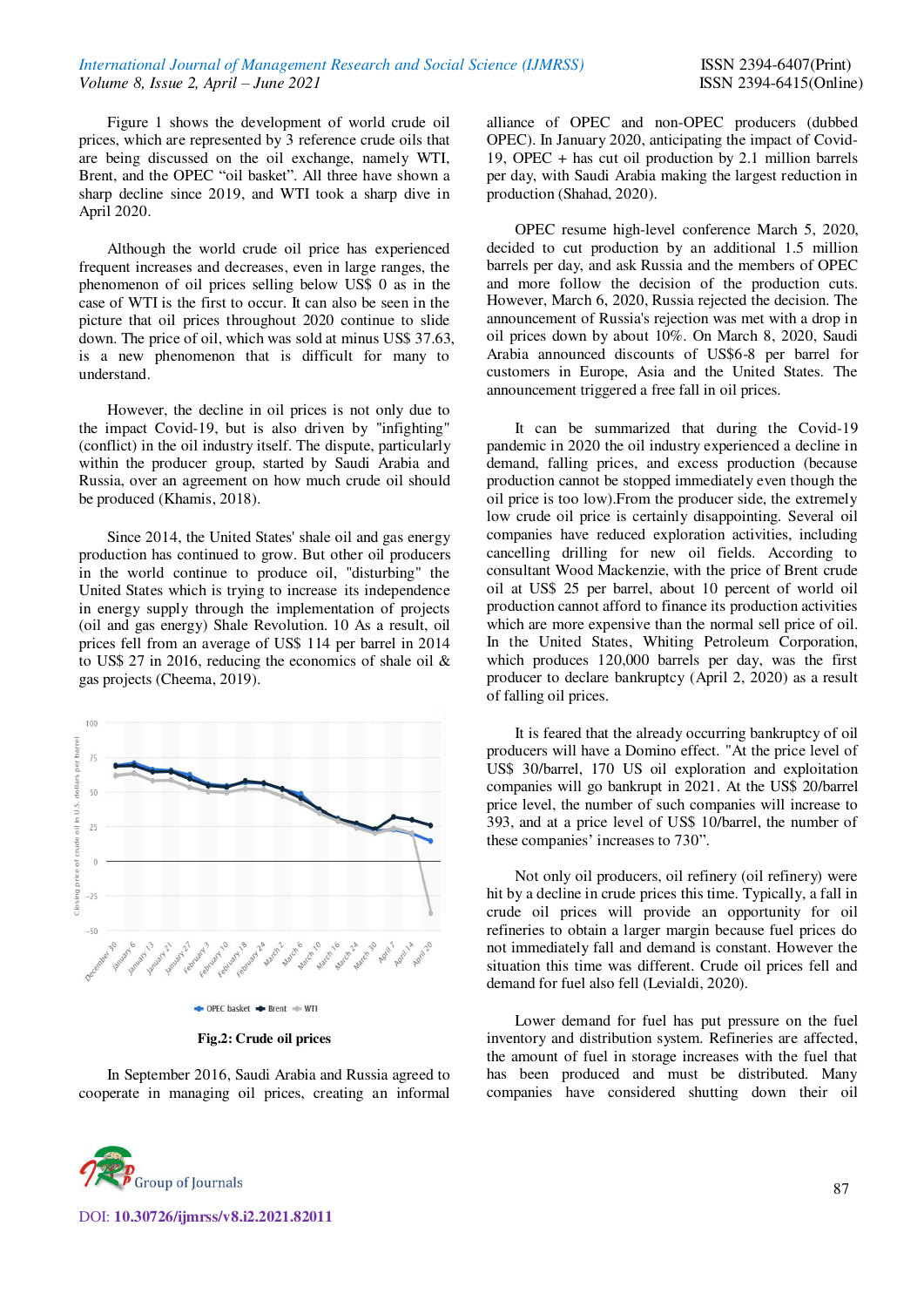## *International Journal of Management Research and Social Science (IJMRSS)* ISSN 2394-6407(Print) *Volume 8, Issue 2, April – June 2021* ISSN 2394-6415(Online)

refineries once their storage tanks become full (Hasanudin, 2020). Limited storage in conditions of abundant oil supply has resulted in oil and fuel sellers looking for other storage alternatives, because onshore depot facilities, even petrol stations on land are full of oil stocks which are slow to reduce. Efforts to find storage have found a way, among others, with the phenomenon of the accumulation of tanker fleets full of oil for storage in the Malacca Strait approaching Singapore.

The closure or termination of oil refinery operations as a result of Covid-19 has already occurred. "Come by Chance" (130,000 bpd) in Canada has ceased operations last March. The Anonima PetroliItaliana (fire) refinery in Ancona, Italy was the first to be closed in Europe, due to plunging oil demand due to the Covid-19 pandemic and the Italian government's lock down policy. A number of other refineries including the IOC in India, Phillips 66 and PBF Energy in the United States, as well as several units in Brazil and Venezuela have made production cuts. 17 Oil refineries in Indonesia have also done this.

Apart from oil, the natural gas industry is also affected by the Covid-19 Pandemic. The price of natural gas, whether sold in transmission pipelines or as LNG (liquefied natural gas) is often linked to the price of oil (in the Gas Sales & Purchase Agreement drawn up between the producer and the natural gas offtaker), especially for sale and purchase agreements. in the past (but still true today). This means that the global trend of falling oil prices has an impact on the decline in global gas prices (Seon, 2019).

Covid-19 caused demand for petroleum to fall sharply, but not badly for natural gas demand. This can be explained as follows. First, the very sharp decline in fuel consumption is for transportation activities (gasoline, diesel oil for passenger vehicles, avtur for airplane engines) while the use of natural gas for transportation is very small compared to fuel. On the other hand, the use of natural gas for households (for cooking and heating) is greater than the use of fuel, while during the social distancing or lock down period, the use of natural gas in households' increases. Second, because it is not as easy to stop the production and distribution of natural gas as doing these things for petroleum.

Natural gas distribution requires special infrastructure (pipelines, LNG ships, etc.) which is inflexible compared to transportation of crude oil and BBM which is easier to do. Third, in the Gas Sales & Purchase Agreement, there is usually an agreement regarding the TOP (take or pay): consumers will still get their natural gas shipments, or have to keep paying for them even though the gas is not delivered (Nugroho, 2018).



**Fig.3: Development of oil and gas energy prices as a result of Covid-19**

## **4. Impact on Indonesia's oil and gas energy industry**

The impact of Covid-19 on industry and global oil and gas energy also applies in Indonesia. With the implementation of the LSSR (large-scale social restrictions) policy in various regions in Indonesia, the trips made by the community have decreased drastically. As a result, demand for fuel in the country fell by 35%, with avtur experiencing the highest decline, namely 45%. This is the decline in demand for fuel until it reaches its lowest point in Indonesia's petroleum history. 18 Tourism and transportation were the sectors hardest hit. The paralysis of the tourism and transportation sectors has stifled demand for fuel in Indonesia (Wildan, 2021).

Oil and gas energy production in the first quarter of 2020 is still going well, the oil and gas energy production targets for this period are relatively achievable. In the first quarter of 2020, national oil and gas energy lifting reached 1.749 million barrels of oil equivalent per day (BOEPD) or 90.4% of the national lifting target of 1.946 BOEPD. For oil, production was recorded at 701 thousand barrels per day (BPD) or 93% of the APBN target, 755 bpd. Meanwhile, natural gas lifting is 5.86 million standard cubic feet per day (BOECFPD) or 88% of the APBN target of 6.67 BOECFPD. Even, the production of energy- oil d a n gas in the next quarter will be guaranteed not meet the targets as set out in State Budgeting. Future production activities face various problems. "Apart from taking longer to transport materials, especially shipping materials from abroad, the mobilization of workers to locations is more difficult due to licensing, quarantine, and potential overstay; oil and gas energy equipment manufacturing activities for projects are delayed or longer, licensing approval takes longer, and engineering and construction productivity is lower. " 21 The impact of the Covid-19 pandemic has even reached several upstream oil and gas energy companies



DOI: **10.30726/ijmrss/v8.i2.2021.82011**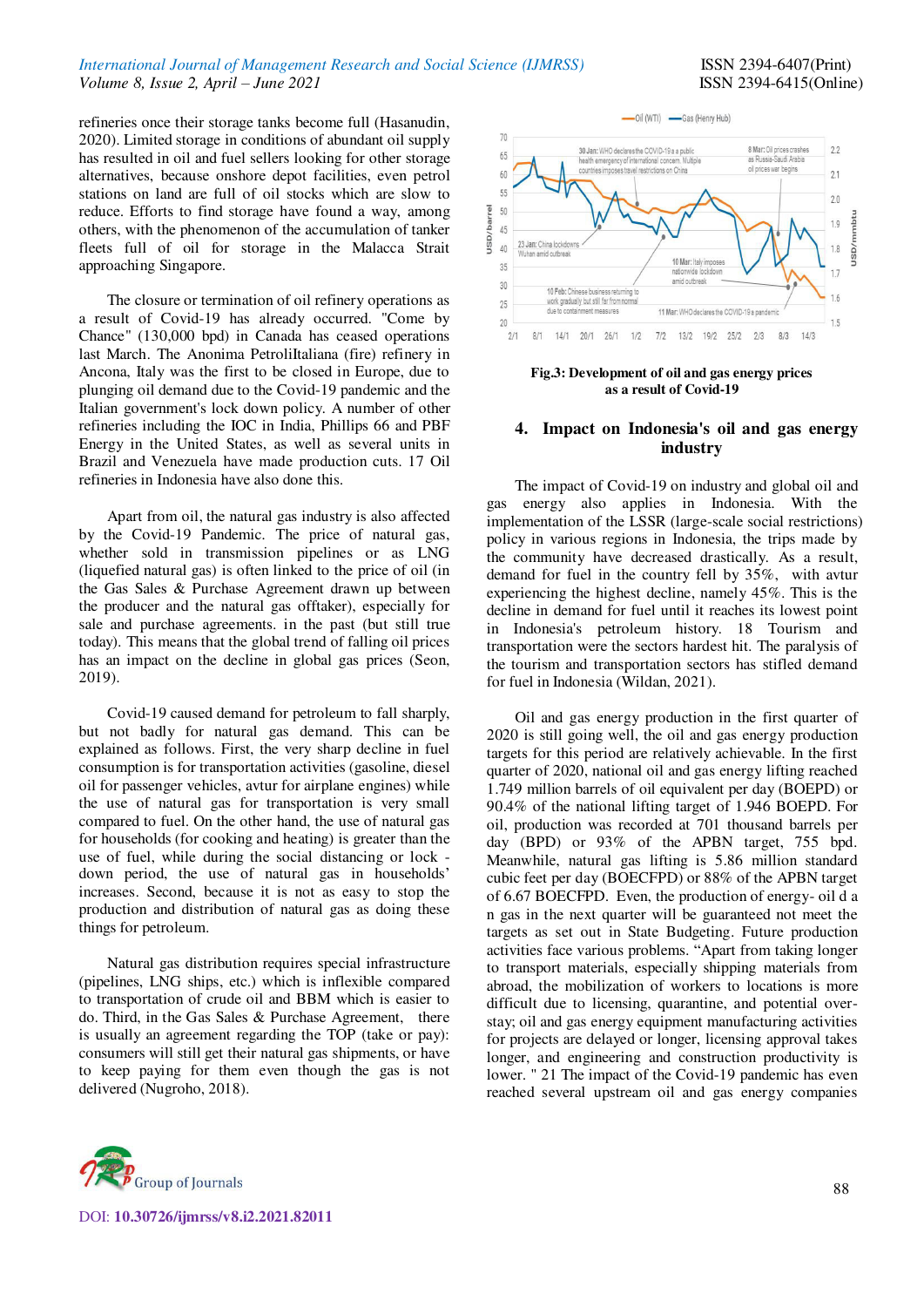applying for force majeure for their exploration and production activities. Indonesia's recent crude oil production in the range of slightly above 700,000 barrels per day is actually much lower than when it reached its peak in 1977 with production of 1.7 million bpd - when domestic fuel demand was still very low. However, until now the government is still relying on revenue from petroleum, and has used the amount of production and the price of Indonesian oil as a reference in making the APBN. Decline in production and lower oil prices still have a significant impact on the APBN profile.

The gap between the decline in domestic oil production and the increase in consumption that has occurred so far has been resolved by increasing imports of both crude oil and petroleum products. The continued expansion of oil imports (in addition to the weakening of the rupiah against the dollar) continues to widen Indonesia's balance of payments deficit. Imports are still growing because "the government is expanding the premium fuel market into assignment fuels in Java, Madura and Bali as well as increasing the Premium quota in 2018. Fuel consumption in 2018 suddenly increased by 13.5 percent, and reached 80.5 million kiloliters. In fact, during 2010-2017, the national fuel consumption did not grow, the average was around 70 million kiloliters". Since 2008, Indonesia has actually started efforts to develop biofuel from palm oil, known as the Biodiesel program (BS, whereS indicates the level of biodiesel mixed with diesel oil).The target volume and content of biodiesel (produced as FAME: Fatty Acid Methyl Esters) in the biodieseldiesel mixture continues to be increased based on the mandatory set by the government, the last one that has been implemented is the B-20 program.

One of the benefits or objectives of the bio-diesel program is to reduce diesel imports. "Currently, there are 25 BBN BUs that are actively producing with a total installed capacity of 12.06 million KL/year. Domestic use of biodiesel in 2018 of 3.75 million KL has succeeded in reducing diesel imports by 466,902 KL and saving foreign exchange of US\$ 1.89 billion USD or Rp.26.27 trillion. Utilization of biodiesel in 2018 has also succeeded in reducing emissions of 5.61 million tons of CO2. 25.

Although the import of diesel has decreased, even recently, there is no need to import diesel (and aviation fuel), but gasoline imports are still high. The decline in imports was also achieved due to the implementation of a government policy on foreign Cooperation Contractors to sell part of their production to Pertamina for processing at Pertamina's domestic oil refineries (Wildan, 2021). On the downstream or "middle" (mid-downstream) side, oil refining activities have started to be affected. Pertamina has started to stop oil refinery activities, with a capacity and number of units that could increase in the future. The



discontinuation was carried out at the Sungai Pakning Refinery and the Balikpapan Refinery for the crude distillation unit (CDU) in turn, while the Plaju refinery began to gradually reduce production.

Reduction in activities or even cessation of refinery operations can continue if the LSSR policy continues because the Covid-19 pandemic has not yet ended. Storage at refineries, avtur depots near the airport and gas stations everywhere are still full of fuel. Where the refinery products should be distributed if the refinery must continue to operate? In the 2020 state budget, crude oil prices are assumed to be US\$ 63 per barrel. In fact, the Indonesian Crude Price (ICP) has fallen far below the APBN assumptions. Referring to the Indonesian Oil Price Team, the March 2020 ICP price fell by about 40 percent to US\$ 34.23/barrel, or a drop of US\$ 22.38/barrel compared to the previous month's US\$ 56.61/barrel. 28 It is clear that the decline in production volume as well as the decline in oil prices will have a gloomy shadow on the side of oil and gas energy revenues in the 2020 State Budget. Although in many countries the price of fuel has gone down because of the effect of the pandemic Covid - 19 and oil production disputes between Saudi Arabia and Russia, but until now the Pertamina's fuel price that sold to consumers at the pump (fuel filling station general) has not experienced change, or haven't been passed down. Pertamina provides a limited 50 percent discount only for online ojeg drivers. 30 There is also a plan for Pertamina to provide a 30% discount on fuel prices to the public for purchases during the month of Ramadan 2020 (Wildan, 2021).

Other fuel selling companies such as Shell in Indonesia have not lowered their retail price for their fuel sales either. In comparison, since the Covid-19 pandemic broke out, in Malaysia there have been several reductions in fuel prices, 32 making the country have the lowest selling price of fuel in all ASEAN countries (Varian, 2015). Not lowered fuel sales price of course does not necessarily mean "revenue growth" for the company selling the fuel (in the case of Indonesia is Pertamina as the main players), because at sa'at the same decline in sales volume is large enough, and in addition the company also still have to maintain assets (including manpower) from activities on the upstream side and refining whose productivity has decreased. However, to answer the demands of some people who want to reduce fuel prices, the question of transparency regarding revenues and costs incurred by state oil SOEs as a result of the Covid -19 pandemic needs to be put forward to the wider community.

# **5. Conclusion and Policy Recommendations**

Based on an understanding of the impact of Covid-19 on the conditions of the oil and gas energy industry globally, and the problems that have developed in the oil